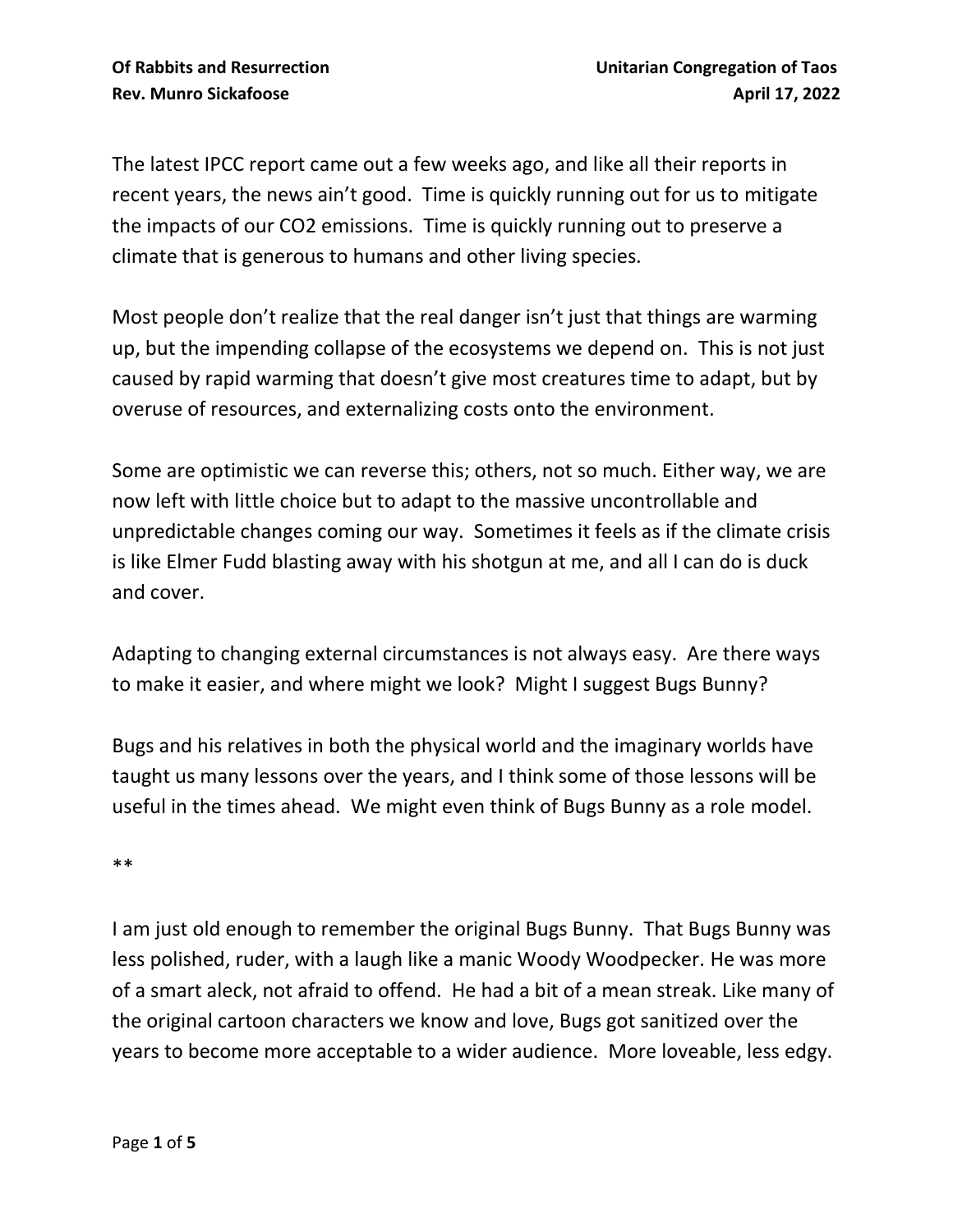But still possessed of a quick wit and an unflappable demeanor. Still naughty and brave in the face of danger.

Bugs is a master of context shifting, of breaking the assumed logic of a situation. He has the ability to constantly flip the script on his unwitting counterparts – one moment he's a wabbit being hunted, the next he's a game warden taking Elmer's gun away, or maybe he's an opera singer, pulling his antagonists into a new world where the acts play out in a different way. No situation is fixed or immutable, escape is always a creative leap away.

What underlying assumptions about our world and the way it works can we subvert in creative ways? What scripts can we flip? What game can we refuse to play?

Bug's sense of self, and his place in the world, is not dependent on his identity as a hare or rabbit. Changing perspectives can be as easy as changing as putting on a different hat or a new costume, and Bugs seems to have an endless supply of them.

How many identities might you have? What new ones can you take on? How fast can you change them?

Like Bugs, we are not limited to being any particular 'self' or person. The Buddha and many others taught us that the self is an illusion, and that to tie the self to an identity is to voluntarily lock yourself in a mental prison cell. And if you allow others to lock you into an identity or a role, the same thing applies, except they have the key.

Who holds the key – or keys – to your world, to our world? You? Or someone else?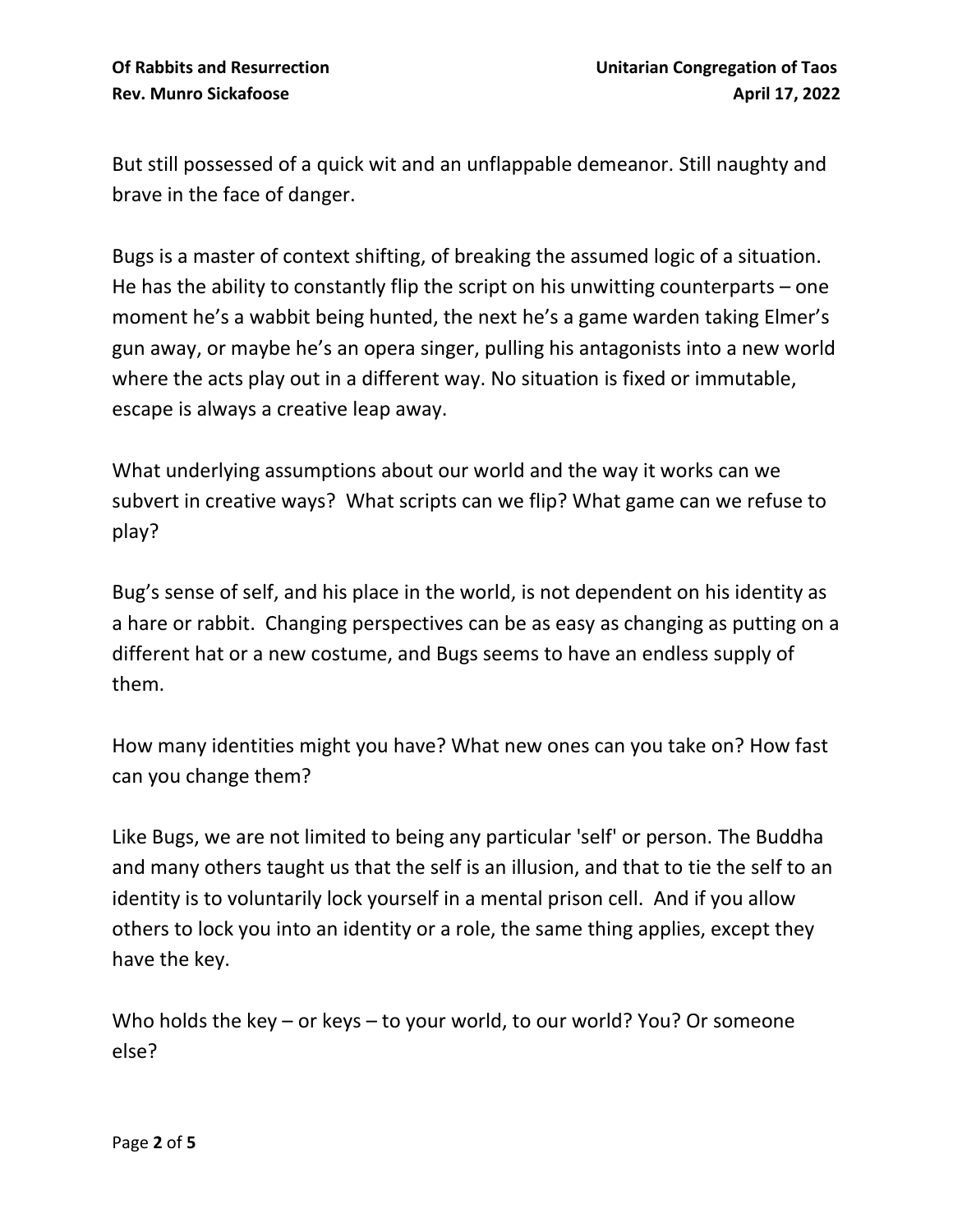Bugs is a modern child of the trickster rabbits and hares in myth and folklore. There is Jitsu, from Native America, who brings fire to the people. There is Brer Rabbit, of the trickster rabbit stories brought to America by African slaves. There is Lepus the hare, from Greek mythology, who tormented the hunter Orion in much the same way Bugs torments Elmer Fudd.

Both rabbits and hares are associated with the moon, and in ancient traditions hares and rabbits belong to the realm of women; they are powerful avatars associated with mystery and magic, the lunar cycle, fertility, longevity and rebirth. Hares are believed to be messengers from the realm of the Great Goddess, moving by moonlight between the human world and the spirit world. S/he is also androgynous, sometimes appearing in a male form. The male aspect appears most often as a trickster figure – kind of like Bugs Bunny, who is also a crossdresser and gender bender. Bugs is referred to as both hare and rabbit, so he's kind of a species bender as well, but I think he's mostly hare most of the time.

Again, we're back to this fluidity – in this case, the ability to move between worlds with ease. To be just as much at home in the briar patch as the garden. To be just as much at home in the moonlight as the sunlight. To be just as much at home with the feminine as the masculine. To be balanced and aware, in the moment with our eyes on the future.

But what is most important lesson that those wascally wabbits have to teach us?

We are an ecologically illiterate species. Ecology is the language of the living world, a world in which humans are not special, nor exempt from its laws.

Way back in 1971, Barry Commoner proposed four informal laws of ecology.

First law of ecology is that everything is connected, and that those connections are complicated and subject to feedback loops. These feedback loops mean that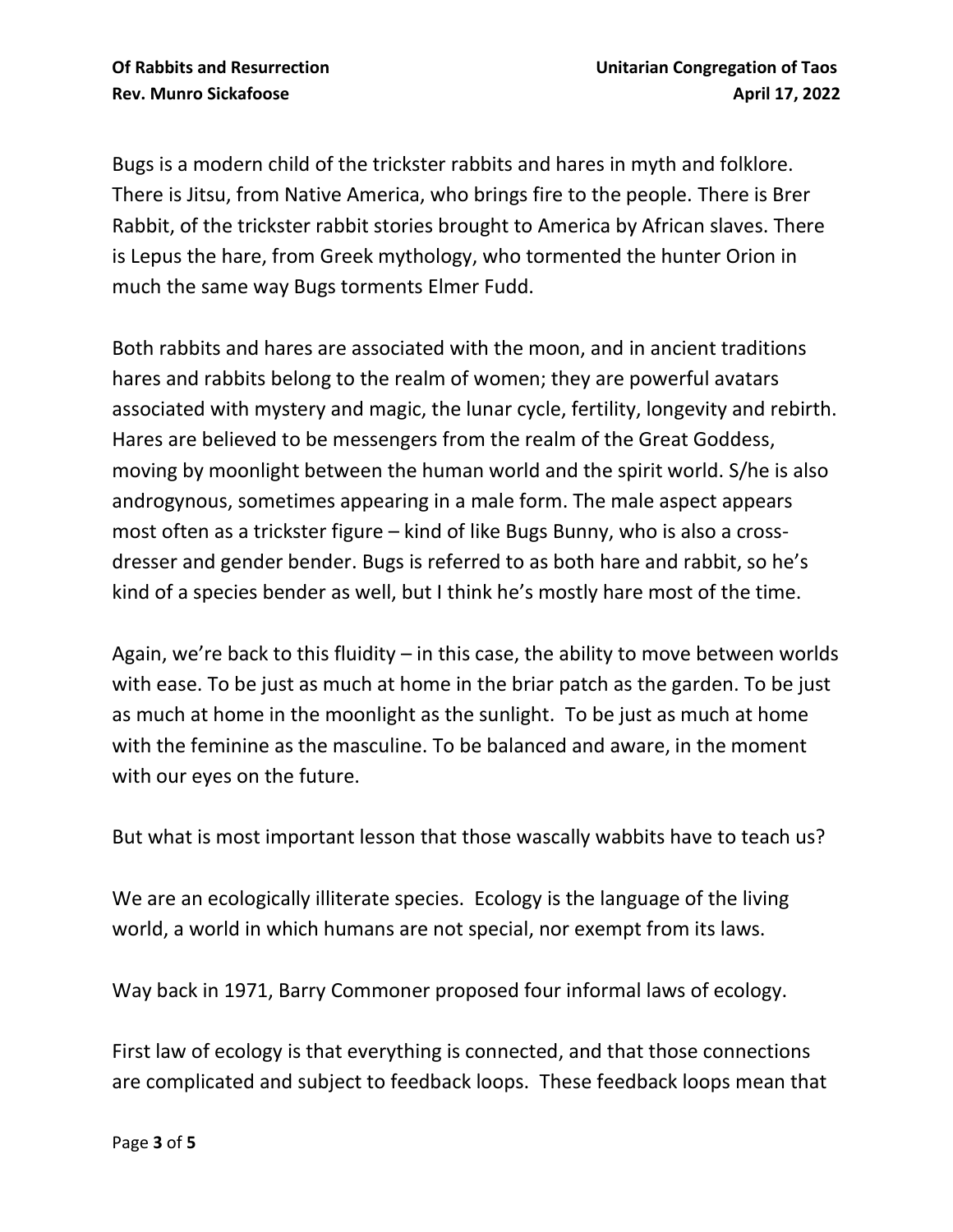small changes can cascade to cause big changes in an ecosystem. For example, the role of rabbits and hares in many ecosystems is that of a keystone species. These are species that the ecosystem depends on. When a keystone species gets out of control, or when a keystone species is removed, the whole system is likely to collapse. The same applies when resource limits are reached, or the carrying capacity of an ecosystem is exceeded.

The second law is that everything must go somewhere to be reused. In nature, there is no such thing as waste. In every natural system, what is excreted by one organism as waste is taken up by another as food. We've broken that cycle, and so waste becomes pollution, and because of the first law, that means it usually ends up in the air, water, or food.

The third law is that Nature knows best. As Barry Commoner puts it, "the third law of ecology holds that any major man-made change in a natural system is likely to be detrimental to that system." We aren't smarter than Nature and our track record of "improving on Nature" is pretty poor, so humility is in order. We are most emphatically NOT the crown of creation.

The fourth law is that there is no such thing as a free lunch. A price will always be paid for ignoring the first three laws, and the bill is due.

Out current culture ignores all of these laws. The invisible hand of the free market never picks up the check at the common table, and guess who gets to pay the tab?

We think we all know the answer to that one.

Ecological thinking and acting needs to become part of our economics and politics and our daily lives. We've known that for some time.